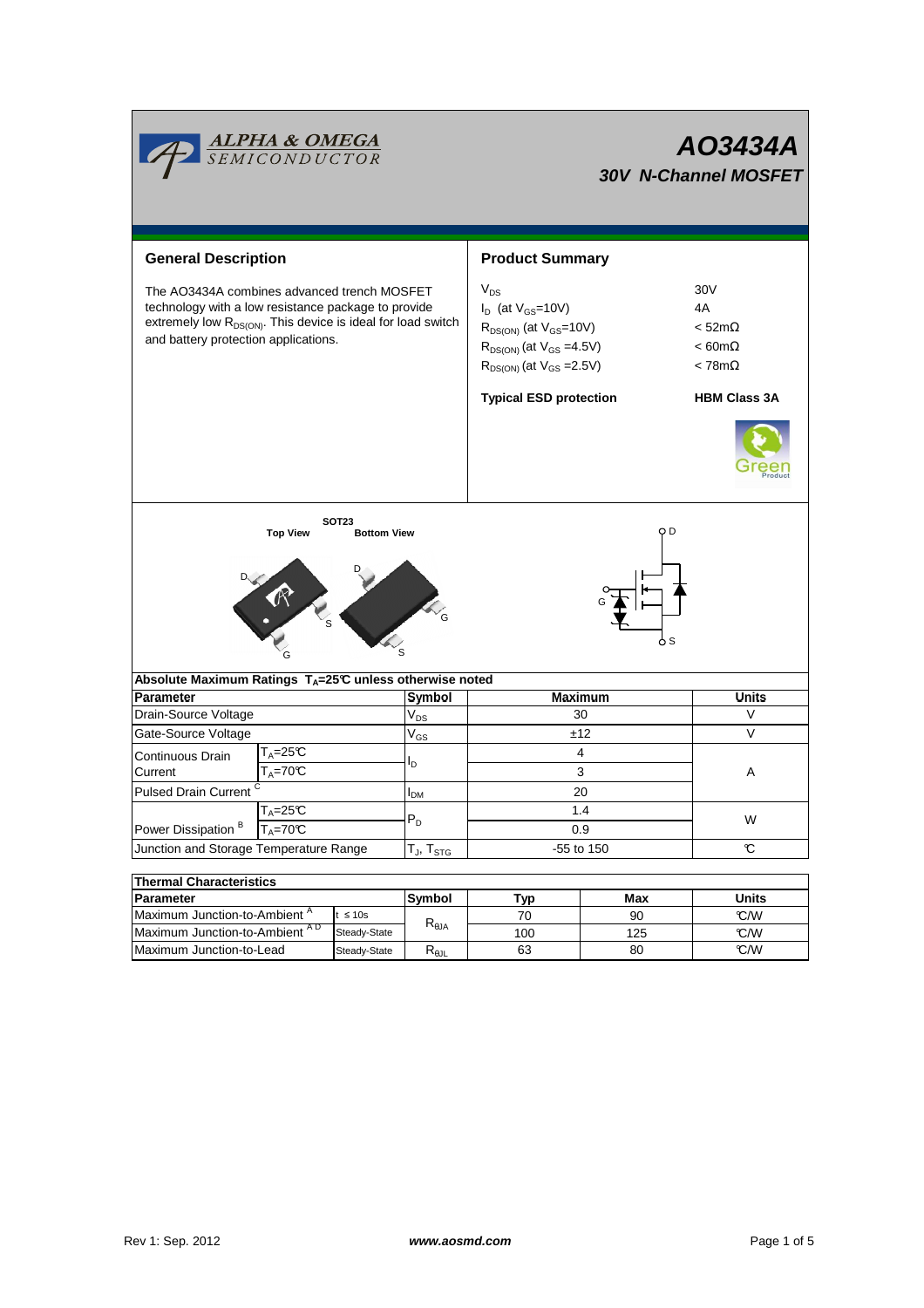

## **Electrical Characteristics (TJ=25°C unless otherwise noted)**

| <b>Symbol</b>                          | Parameter                                                 | <b>Conditions</b>                                                                  |                          | Min | <b>Typ</b> | <b>Max</b>       | <b>Units</b> |  |  |  |  |  |
|----------------------------------------|-----------------------------------------------------------|------------------------------------------------------------------------------------|--------------------------|-----|------------|------------------|--------------|--|--|--|--|--|
| <b>STATIC PARAMETERS</b>               |                                                           |                                                                                    |                          |     |            |                  |              |  |  |  |  |  |
| <b>BV<sub>DSS</sub></b>                | Drain-Source Breakdown Voltage                            | $I_D = 250 \mu A$ , $V_{GS} = 0V$                                                  |                          | 30  |            |                  | $\vee$       |  |  |  |  |  |
| $I_{DSS}$                              | Zero Gate Voltage Drain Current                           | $V_{DS}$ =30V, $V_{GS}$ =0V                                                        | $T_{J} = 55C$            |     |            | $\mathbf 1$<br>5 | $\mu$ A      |  |  |  |  |  |
| $I_{GSS}$                              | Gate-Body leakage current                                 | $V_{DS} = 0V$ , $V_{GS} = \pm 10V$                                                 |                          |     |            | ±10              | μA           |  |  |  |  |  |
| $V_{GS(th)}$                           | Gate Threshold Voltage                                    | V <sub>DS</sub> =V <sub>GS</sub> I <sub>D</sub> =250µA                             |                          | 0.7 | 1.05       | 1.5              | V            |  |  |  |  |  |
| $I_{D(ON)}$                            | On state drain current                                    | $V_{GS}$ =10V, $V_{DS}$ =5V                                                        |                          | 20  |            |                  | A            |  |  |  |  |  |
| $R_{DS(ON)}$                           |                                                           | $V_{GS}$ =10V, $I_D$ =4A                                                           |                          |     | 42         | 52               |              |  |  |  |  |  |
|                                        | <b>Static Drain-Source On-Resistance</b>                  |                                                                                    | $T_{\rm J}$ =125 $\rm C$ |     | 66         | 82               | $m\Omega$    |  |  |  |  |  |
|                                        |                                                           | $V_{GS}$ =4.5V, $I_{D}$ =3A                                                        |                          |     | 47         | 60               | $m\Omega$    |  |  |  |  |  |
|                                        |                                                           | $V_{GS}$ =2.5V, $I_{D}$ =2A                                                        |                          |     | 59         | 78               | $m\Omega$    |  |  |  |  |  |
| $g_{FS}$                               | <b>Forward Transconductance</b>                           | $V_{DS}$ =5V, $I_D$ =4A                                                            |                          |     | 15         |                  | S            |  |  |  |  |  |
| $V_{SD}$                               | Diode Forward Voltage                                     | $IS=1A, VGS=0V$                                                                    |                          |     | 0.75       | 1                | $\vee$       |  |  |  |  |  |
| ıs.                                    | Maximum Body-Diode Continuous Current                     |                                                                                    |                          |     | 1.5        | A                |              |  |  |  |  |  |
|                                        | <b>DYNAMIC PARAMETERS</b>                                 |                                                                                    |                          |     |            |                  |              |  |  |  |  |  |
| $C_{\text{iss}}$                       | Input Capacitance                                         |                                                                                    |                          |     | 245        |                  | pF           |  |  |  |  |  |
| $C_{\rm oss}$                          | Output Capacitance                                        | $V_{GS}$ =0V, $V_{DS}$ =15V, f=1MHz                                                |                          |     | 35         |                  | pF           |  |  |  |  |  |
| $C_{\rm rss}$                          | Reverse Transfer Capacitance                              |                                                                                    |                          |     | 20         |                  | pF           |  |  |  |  |  |
| $\mathsf{R}_{\mathsf{g}}$              | Gate resistance                                           | $V_{GS}$ =0V, $V_{DS}$ =0V, f=1MHz                                                 |                          | 5   |            | Ω                |              |  |  |  |  |  |
|                                        | <b>SWITCHING PARAMETERS</b>                               |                                                                                    |                          |     |            |                  |              |  |  |  |  |  |
| $Q_q(10V)$                             | Total Gate Charge                                         | $V_{GS}$ =10V, $V_{DS}$ =15V, $I_{D}$ =4A                                          |                          |     | 5.7        | 10               | nС           |  |  |  |  |  |
| $Q_g(4.5V)$                            | <b>Total Gate Charge</b>                                  |                                                                                    |                          |     | 2.6        | 5                | nC           |  |  |  |  |  |
| $Q_{gs}$                               | Gate Source Charge                                        |                                                                                    |                          |     | 0.5        |                  | nС           |  |  |  |  |  |
| $\mathsf{Q}_{\underline{\mathsf{gd}}}$ | Gate Drain Charge                                         |                                                                                    |                          |     | 1.0        |                  | nC           |  |  |  |  |  |
| $t_{D(on)}$                            | Turn-On DelayTime                                         | $V_{GS}$ =10V, $V_{DS}$ =15V, R <sub>i</sub> =3.75Ω,<br>$R_{\text{GFN}} = 3\Omega$ |                          |     | 2          |                  | ns           |  |  |  |  |  |
| $t_r$                                  | Turn-On Rise Time                                         |                                                                                    |                          |     | 3.5        |                  | ns           |  |  |  |  |  |
| $t_{D(off)}$                           | Turn-Off DelayTime                                        |                                                                                    |                          |     | 22         |                  | ns           |  |  |  |  |  |
| $t_f$                                  | <b>Turn-Off Fall Time</b>                                 |                                                                                    |                          | 3.5 |            | ns               |              |  |  |  |  |  |
| $\mathfrak{t}_{\text{rr}}$             | Body Diode Reverse Recovery Time                          | $I_F = 4A$ , dl/dt=500A/ $\mu$ s                                                   |                          |     | 6.5        |                  | ns           |  |  |  |  |  |
| $\mathsf{Q}_{\mathsf{rr}}$             | Body Diode Reverse Recovery Charge   IF=4A, dl/dt=500A/us |                                                                                    |                          |     | 7.5        |                  | nC           |  |  |  |  |  |

A. The value of  $R_{\theta_0A}$  is measured with the device mounted on 1in<sup>2</sup> FR-4 board with 2oz. Copper, in a still air environment with T<sub>A</sub> =25°C. The value in any given application depends on the user's specific board design.

B. The power dissipation P<sub>D</sub> is based on T<sub>J(MAX)</sub>=150°C, using ≤ 10s junction-to-ambient thermal resistance.

C. Repetitive rating, pulse width limited by junction temperature  $T_{J(MAX)}$ =150°C. Ratings are based on low frequency and duty cycles to keep initialT<sub>J</sub>=25 $^{\circ}$  C.

D. The  $R_{\theta JA}$  is the sum of the thermal impedence from junction to lead  $R_{\theta JL}$  and lead to ambient.

E. The static characteristics in Figures 1 to 6 are obtained using <300µs pulses, duty cycle 0.5% max.

F. These curves are based on the junction-to-ambient thermal impedence which is measured with the device mounted on 1in<sup>2</sup> FR-4 board with 2oz. Copper, assuming a maximum junction temperature of  $T_{J(MAX)}$ =150°C. The SOA curve provides a single pulse rating.

THIS PRODUCT HAS BEEN DESIGNED AND QUALIFIED FOR THE CONSUMER MARKET. APPLICATIONS OR USES AS CRITICAL COMPONENTS IN LIFE SUPPORT DEVICES OR SYSTEMS ARE NOT AUTHORIZED. AOS DOES NOT ASSUME ANY LIABILITY ARISING OUT OF SUCH APPLICATIONS OR USES OF ITS PRODUCTS. AOS RESERVES THE RIGHT TO IMPROVE PRODUCT DESIGN, FUNCTIONS AND RELIABILITY WITHOUT NOTICE.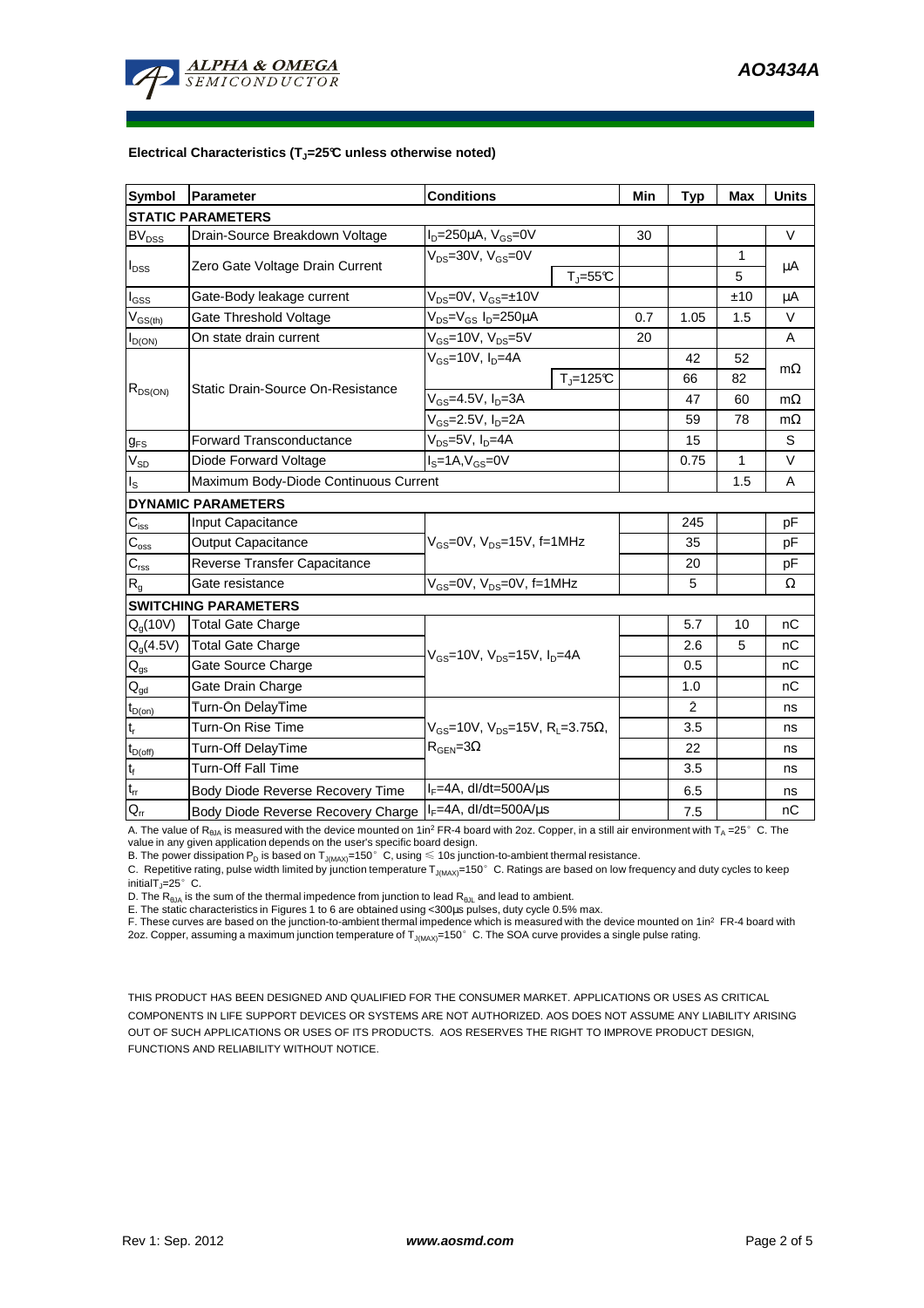

## **TYPICAL ELECTRICAL AND THERMAL CHARACTERISTICS**

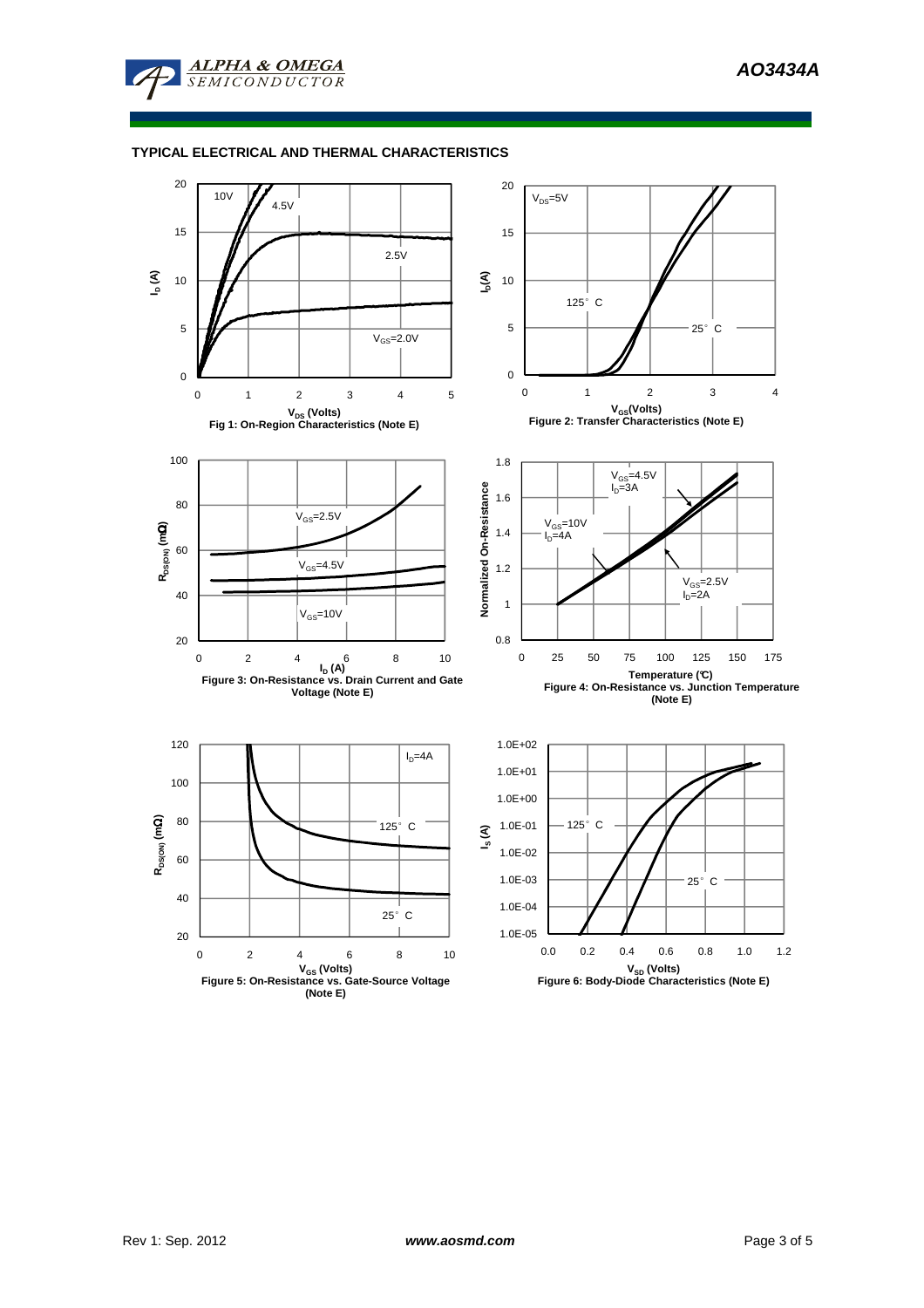



## **TYPICAL ELECTRICAL AND THERMAL CHARACTERISTICS**